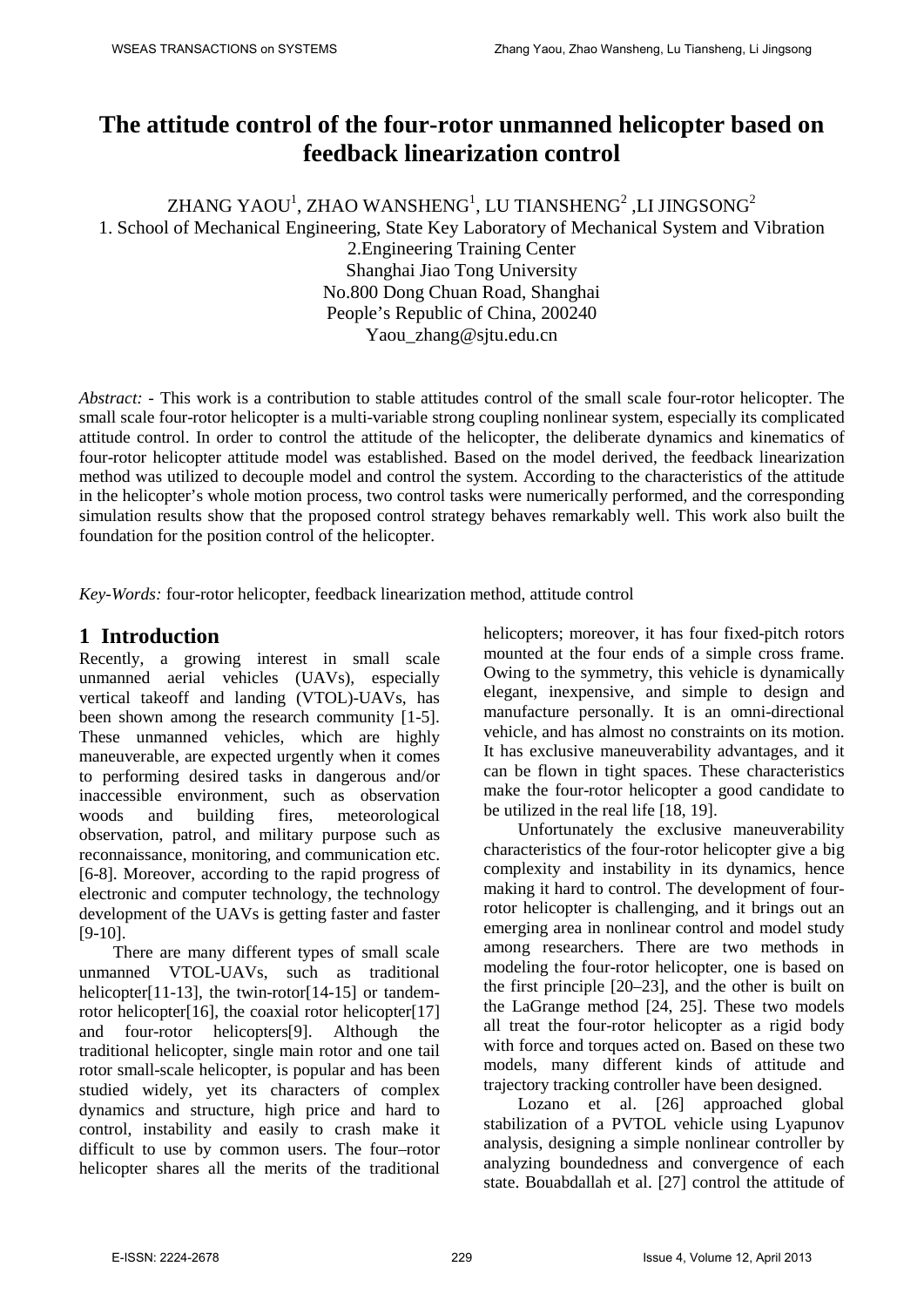three DOF model of the four-rotor helicopter based on the Lyapunov theorem, and the PID and linear quadratic were used to control the helicopter at nearhover condition. In reference [28], it decoupled the system into sets of double integrators. The control structure was divided into four inner loops, two position loops. An integral sliding mode control was used to handle the altitude. The position control was using integral LQR control, with states added for the lag in the inner loop resulting in an eight state model. However, this modeling and simplifying methods lost much information of the quad-copters. In references [29], the proportional derivative derivative (PDD) and proportional derivative (PD) controller had been used in the quad-copter control, and the experiment showed that these two controllers could keep the asymptotic stability of the system. In reference [30], the flatness-based controller has been proposed to solve the trajectory tracking problem for an unmanned four-rotor aircraft, it can make the simplest model of the quad copter tracking desired trajectory. Although these methods could fulfill the control of the position of the system, yet they all, more or less, have to adjust the control coefficient with many tries online, and these will bring out a problem, that a bad control parameter might lead to the crash of helicopter.

In order to control the four-rotor helicopter more easily, based on the research foundation described above and the fact that the attitude control is the fundamental of the whole control of the fourrotor helicopter [31], the author is trying to solve the attitude control problem of the four-rotor helicopter as the first step in four-rotor helicopter study. In the first place, derive the nonlinear attitude model of the four-rotor helicopter, and use the nonlinear feedback theory to decouple the nonlinear attitude model and utilize Hurwitz polynomials to derive the coefficients of the controller.Accroding to the theorem that the roots located in the left portion of the complex plane in the Hurwitz polynomials, the system can be stable. This method can make the control parameters adjust safer online. And it can adjust the response speed of the system by locate the roots of the Hurwitz polynomials. The simulation and experiment show that this control method can fulfill the control of the attitude of the four-rotor helicopter. This paper is arranged as follows. Section 2 describes the principle and structure of the four-rotor helicopter. A detail description of kinematics and dynamics of the four-rotor helicopter is provided in section 3. And the kernel of the system controller, feedback linearization theory, is described in section 4.In section 5, the nonlinear feedback attitude controller is designed in detail. In section 6, the attitude controller proposed is tested by simulation with Mat-lab. Finally, the conclusion is drawn.

# **2 Problem Formulation**

Different from the classical helicopter, which uses a single main-rotor to lift the helicopter and one auxiliary tail-rotor to adjust the helicopter's attitude, the four-rotor helicopter is a special flying helicopter, which is composed of four rotors to lift the helicopter and adjust its attitude. This model was often designed with four arms in a cross configuration and one motor at the end of each arm. The four rotors are all with fixed collective angles propelled by the non-brush DC motor. The thrust force of each rotor is changed along with the rotation velocity of the rotor, while the velocity of the rotor is controlled by the control input Pulse Width Modulation (PWM) signals produced by onboard processor. The diagonal motors are running in the same direction (anti-clockwise); whereas the other diagonal motors running in the clockwise direction to eliminate the anti-torque, gyroscopic effects, and aerodynamic torques tend to cancel [28].



Fig.1 the four-rotor helicopter

The operation theory of the four-rotor helicopter can be explained below. Firstly, when the rotor speeds vary with the same quantity, the lift forces change accordingly, in the case, the altitude of system will change and enable the helicopter take-off or landing. The forward and backward, the left and right, and the yaw motions are achieved through a differential control strategy of the thrust force generated by each motor. The rotation directions of all these four rotors will not be changed in the system. When the angle velocities of these two sets are the same in the magnitude but rotate in the opposite direction, the copter can fulfill the movement of hover. In order to change the roll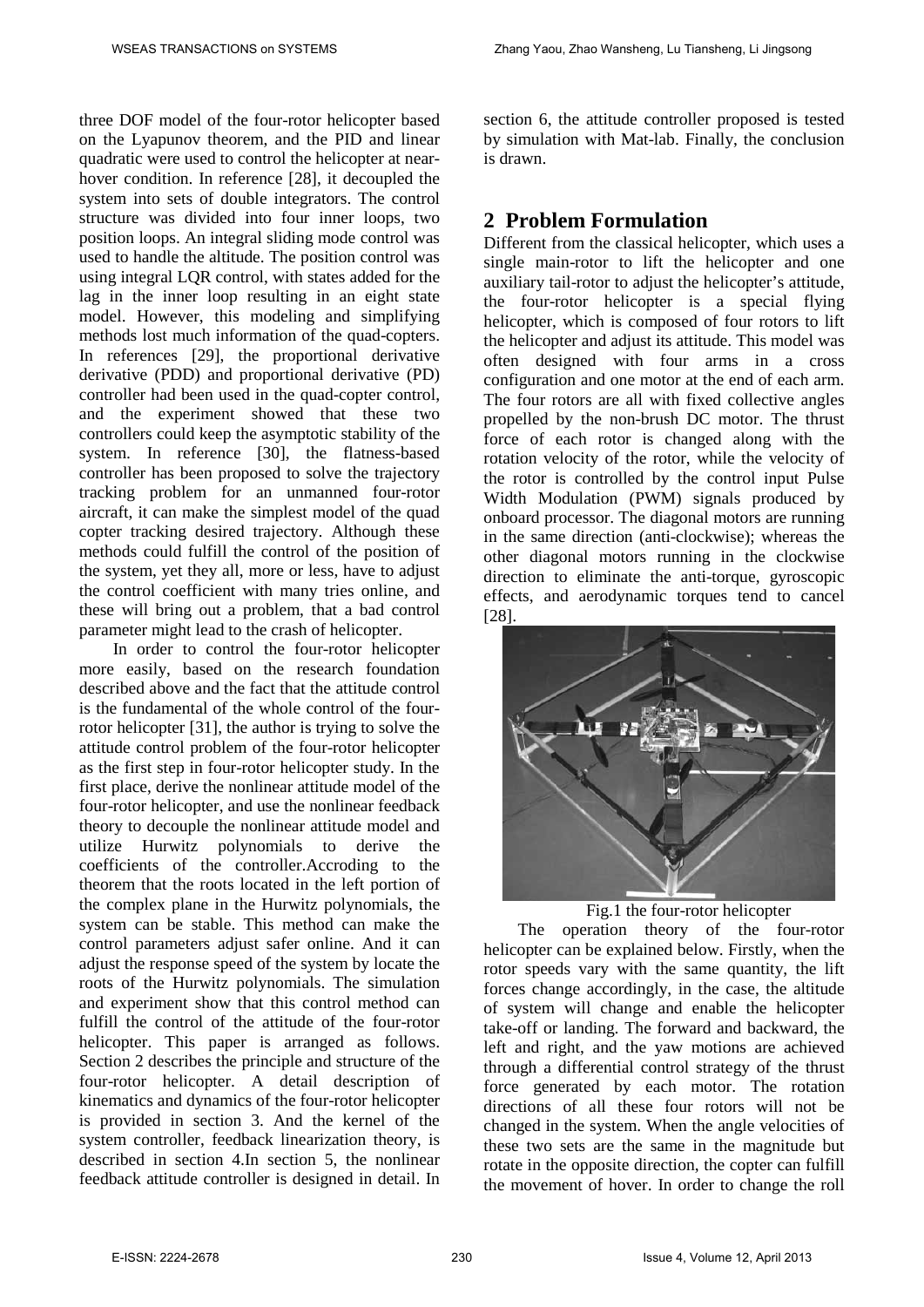angle of the vehicle (its rotation about the forwardback axis), the thrust on left motor can be raised and thrust on the right motor can be decreased, without affecting the balance of torques being applied to the vehicle. The same can be done to change the pitch of the vehicle using the front and back motors. To cause a change in the yaw angle (direction the front motor is pointing), front and back motor thrusts are increased while left and right thrusts are decreased, meanwhile, maintaining the same total thrust. The structure of the four rotor helicopter is shown in Figure 1. The change of the attitude of the four rotor helicopter will change the translational acceleration and velocity in three directions and then make the copter track the predefined trajectory. Then the attitude and trajectory control of the four-rotor helicopter can be realized. It can be noticed that the attitude control is the fundamental of the velocity and position control. Compared to the traditional helicopter control mode, the control structure is more clearly and more maneuverability, but they have a lot in common in control methods. Thus it becomes a best research object for the researchers on unmanned helicopter to test the controller and realize the research aim.

# **3 Attitude dynamics and kinematics of the helicopter**

According to the description in last session, the attitude of the four-rotor helicopter is mainly controlled by the thrust forces exerted by the four rotors. In order to derive the physical model of the copter, the first assumption is to consider the whole helicopter as a rigid body with six Degrees of Freedom (DOF). Generally, to change the movement of the rigid body in the space, there should be three forces and three torques acted upon it and the motion of a rigid body should be defined relative to a Cartesian inertial frame. Thus the theory in inertial system can be utilized to derive the model.

#### **3.1 Attitude dynamics**

Many coefficients of the helicopter can be described easily in body itself while difficult to narrate on the ground Cartesian inertial frame. Therefore, in order to describe the motion of the system clearly, there are at least two frames should be established. The first one is the inertial frame (Earth-fixed frame) defined as  $N = \{o, n_1, n_2, n_3\}$  which is one typical

conventional Earth-fixed frame where  $n_1$  points East,  $n_2$  points North and  $n_3$  points opposite the center of the Earth. The second frame is the body-fixed reference frame defined as  $F_B = \{O_f, f_1, f_2, f_3\}$ where the center  $o<sub>f</sub>$  is located at the Center of Gravity (CG) of the four-rotor helicopter. The vector  $f_1$  points at the right side of the fuselage,  $f<sub>2</sub>$  points forward through the helicopter nose,  $f_3$  points upwards. Although the theory used on the helicopter should be used in inertia system, yet the moments and products of the inertia of the helicopter changes with time, which make it almost impractical to analyze. While in the body-fixed frame, the moments and products of inertia are constant. Therefore, the probably analysis method could be derived equations of motion with respect to the body-fixed frame.

To derivate the equations of motion, Newton's second law are applied and the four assumptions are proposed as follows:

• The body is rigid and symmetrical;

• The centre of mass and the body fixed frame origin coincide; this is to ensure the resulting motions are pure rotations;

• The propellers are rigid, i.e. no blade flapping occurs.

• The operating range for pitch and roll are  $\pm 50^{\circ}$ and  $\pm 180^\circ$  for the yaw.

Let  $\tau^B$  denote the vector torque acted on the helicopter and the angular velocity  $\omega^B$  of the fuselage, is represented in the body-fixed frame,  $\omega^B = [p \ q \ r]^T$  and  $\tau^B = [\tau_x^B \ \tau_y^B \ \tau_z^B]$  are the coordinates with respect to the body-fixed frame. From [28, 29], the angular momentum of the bodyfixed reference frame are given by  $H^B = I\omega^B$ , where *I* denotes the inertia matrix:

$$
I = \begin{bmatrix} I_{xx} & -I_{xy} & -I_{xz} \\ -I_{yx} & I_{yy} & -I_{yz} \\ -I_{zx} & -I_{zy} & I_{zz} \end{bmatrix}
$$
 (1)

According to the assumption, the principal axes coincide with the axes of the body-fixed frame, therefore:

$$
I_{xy} = I_{yx} = 0
$$
  
\n
$$
I_{yz} = I_{zy} = 0
$$
  
\n
$$
I_{xz} = I_{zx} = 0
$$
\n(2)

Based on the Newton's second law for the rotational motion i.e. the external moments acting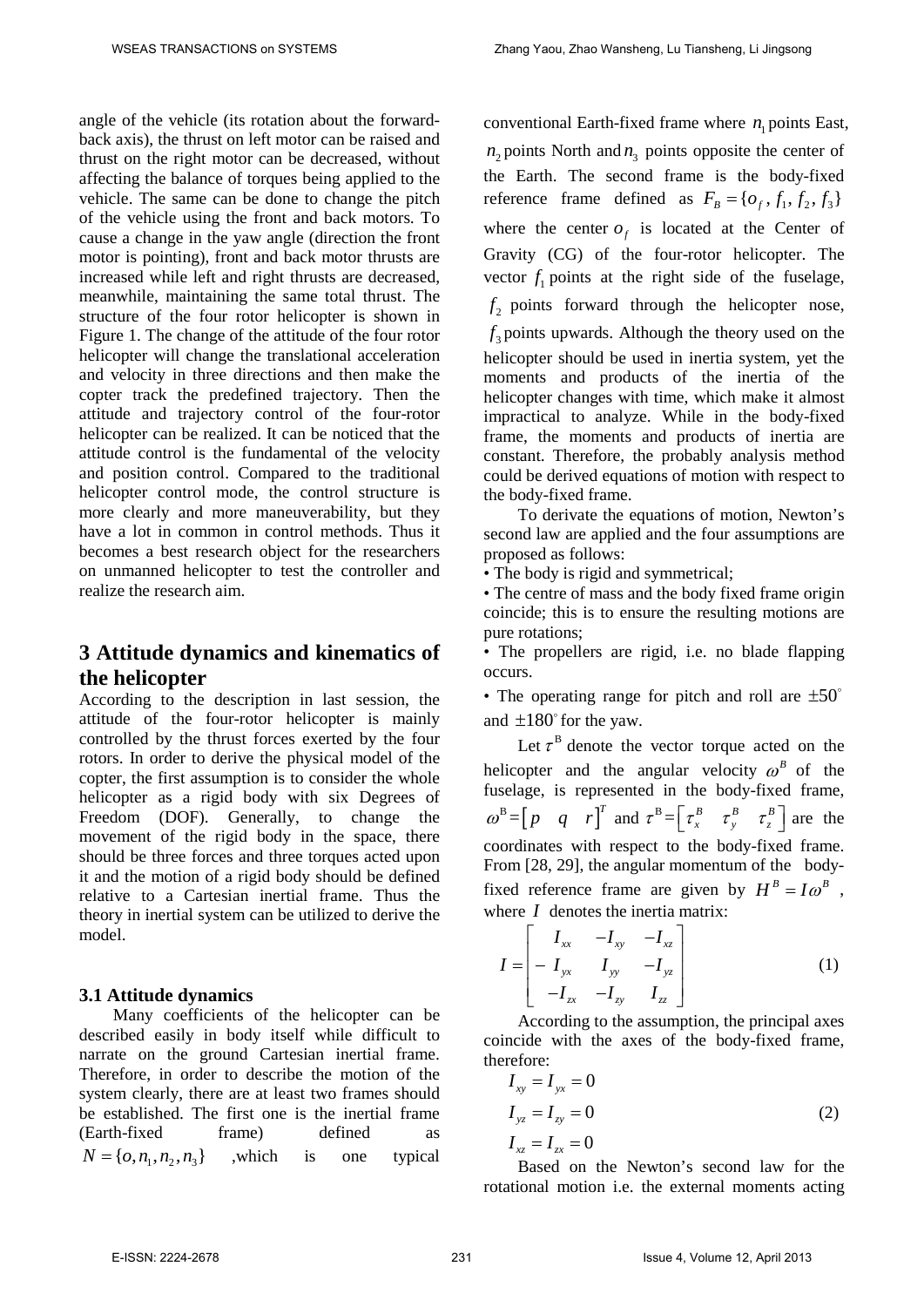on the rigid body are equal to the time rate of change of the angular momentum with respect to the inertial reference frame.

$$
\vec{\tau} = \frac{d\vec{H}}{dt}\bigg|_{I} \tag{3}
$$

Equation (3) can be describe in body frame as\n
$$
\frac{d\vec{H}}{dt}\bigg|_{I} = \frac{d\vec{H}}{dt}\bigg|_{B} + \vec{\omega} \times \vec{H}
$$
\n(4)

The analytic expression of Newton's second law for the rotational motion of the four-rotor helicopter is:

$$
\tau_x = I_{xx} \dot{p} + qr(I_{zz} - I_{yy})
$$
  
\n
$$
\tau_y = I_{yy} \dot{q} + pr(I_{xx} - I_{zz})
$$
  
\n
$$
\tau_z = I_{zz} \dot{r} + pq(I_{yy} - I_{xx})
$$
\n(5)

i.e

$$
\dot{p} = -qr(I_{zz} - I_{yy})/I_{xx} + \tau_x/I_{xx}
$$
\n
$$
\dot{q} = -pr(I_{xx} - I_{zz})/I_{yy} + \tau_y I_{yy}
$$
\n(6)

 $\dot{r} = -pq(I_{yy} - I_{xx})/I_{zz} + \tau_z/I_{zz}$ 

**Remarks:** The dynamics of the equation can be got from above derivation. Although there is not much couple in inputs and outputs directly, there still many nonlinear states couple parts can be seen in the equation.

#### **3.2 kinematics of the helicopter**

The orientation motion of the four-rotor helicopter is that of the body-frame relative to the inertial frame. The angular velocity has been provided in equation (6), while the helicopter's orientation can be reach by the commutation of the frames.

Let  $F_1 = \begin{cases} Q_B & \vec{i}_1 & \vec{j}_1 & \vec{k}_1 \end{cases}$  is an intermediate

frame that is aligned with *N* frame and centered on the CG of the four-rotor helicopter. The helicopter orientation may be obtained by performing three consecutive rotations of  $F_1$  until it is aligned with  $F_B$ . There are several kinds of three consecutive rotation method. Here the  $Z - Y - X$  Euler angles, denoted  $\Theta = [\phi \quad \theta \quad \psi]^T$  are adopted. Firstly, rotate an angle  $\psi$  about  $k_1$  $\overline{a}$ in  $F_1$  frame, the rotation moves the helicopter to the direction defined by  $F_2 = \begin{cases} O_B & \vec{i}_2 & \vec{j}_2 & \vec{k}_2 \end{cases}$ , where  $k_2$  is the same that  $k_1$ . Secondly, rotate of an angle  $\theta$  about  $\vec{j}_2$ . This rotation moves the helicopter to the direction

described by  $F_3 = \begin{cases} o_B & \vec{i}_3 & \vec{j}_3 & \vec{k}_3 \end{cases}$ , where  $\vec{i}_3$  is aligning with  $i<sub>n</sub>$ . Rotate an angle  $\phi$  can make  $F<sub>3</sub>$  the frame the final orientation frame  $F_B$ .

With these rotations, thus the angular velocity can be expressed as follows:

$$
\vec{\omega} = \frac{d\hat{n}}{dt} = \dot{\phi}\vec{i}_B + \dot{\theta}\vec{j}_2 + \dot{\psi}\vec{k}_1
$$
 (7)

On the other hand, the angular velocity can be represented by coordinates:

$$
\vec{\omega} = p\vec{i}_B + q\vec{j}_B + r\vec{k}_B
$$
 (8)

Expand the equation (7), and equate the right hand sides of (7) and (8), the following equation can be got:

$$
\begin{bmatrix} p \\ q \\ r \end{bmatrix} = \begin{bmatrix} \dot{\phi} \\ 0 \\ 0 \end{bmatrix} + \begin{bmatrix} 1 & 0 & 0 \\ 0 & \cos \phi & \sin \phi \\ 0 & -\sin \phi & \cos \phi \end{bmatrix} \begin{bmatrix} 0 \\ \dot{\theta} \\ 0 \end{bmatrix} + \begin{bmatrix} 1 & 0 & 0 \\ 0 & -\sin \phi & \cos \phi \end{bmatrix} \begin{bmatrix} \cos \theta & 0 & -\sin \theta \\ 0 & 1 & 0 \\ 0 & -\sin \phi & \cos \phi \end{bmatrix} \begin{bmatrix} 0 \\ 0 \\ \dot{\psi} \end{bmatrix}^{(9)}
$$
  
Then  

$$
\begin{bmatrix} p \\ q \\ r \end{bmatrix} = \begin{bmatrix} 1 & 0 & -\sin \theta \\ 0 & \cos \phi & \sin \phi \cos \theta \\ 0 & -\sin \phi & \cos \phi \cos \theta \end{bmatrix} \begin{bmatrix} \dot{\phi} \\ \dot{\theta} \\ \dot{\psi} \end{bmatrix} (10)
$$

Then, the kinematics equation of the four-rotor helicopter can be represented as:

$$
\begin{bmatrix} \dot{\phi} \\ \dot{\theta} \\ \dot{\psi} \end{bmatrix} = \begin{bmatrix} 1 & \sin \phi \tan \theta & \cos \phi \tan \theta \\ 0 & \cos \phi & -\sin \phi \\ 0 & \sin \phi / \cos \theta & \cos \phi / \cos \theta \end{bmatrix} \begin{bmatrix} p \\ q \\ r \end{bmatrix}
$$
 (11)

From equation (6) and (11), the dynamics and kinematics equation can be derived.

**Remarks**: From the dynamics and kinematics model of the four-rotor helicopter described above, it can be seen that it is a strong nonlinear and coupling system, thus it is difficult to control it directly. In order to control this nonlinear model, nonlinear control method, the linear feedback controller, could be the most suitable way to be adopted.

# **4 Feedback linearization control theory**

Consider a non-affine nonlinear system [34]: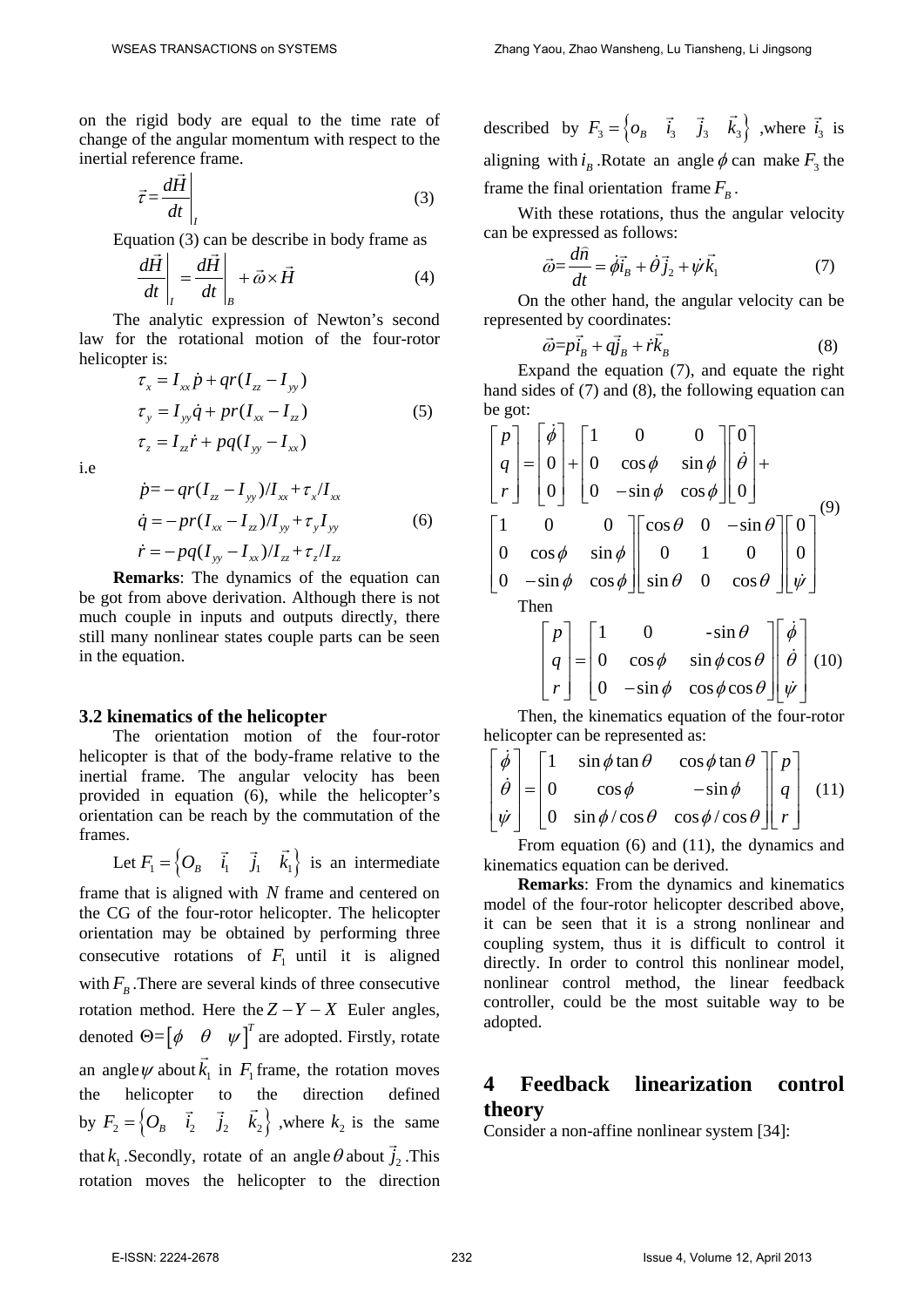$$
\begin{cases}\n\dot{x} = a(x) + b_1(x)u_1 + \dots + b_m u_m \\
y_1 = h_1(x) \\
\vdots \\
y_m = h_m(x)\n\end{cases}
$$
\n(12)

In which,  $x = \begin{bmatrix} x_1 & x_2 & \cdots & x_n \end{bmatrix}^T \in R^n$  is the state vector of the system;  $a(x) = [a_1(x) \quad a_2(x) \quad \cdots \quad a_n(x)]^T$  and  $b(x) = \begin{bmatrix} b_{j1} & b_{j2} & \cdots & b_{jn} \end{bmatrix}^T$  are the function vectors of the state variables;  $u, y \in R^m$  is the input and output vector respectively, and  $h(x)$  is the smooth function vector.

Define  $L_{bj}h_i(x) = \frac{\partial h_i}{\partial x} \bullet b_j$  $=\frac{\partial h_i}{\partial x}$   $\bullet$ is Lie derivative of

 $h_i$  relative to the vector  $b_i$ .

Then

$$
L_j^{\nu} \bullet h_i(x) = L_a \left[ L_a^{\nu-1} \bullet h_i(x) \right] \tag{13}
$$

**Theorem** [34-36]: Given  $x_0 \in R^n$ , if there exists the domain *V* of  $x_0$  and the integer vector $\begin{bmatrix} r_1 & r_2 & \cdots & r_n \end{bmatrix}$ , where (1)  $L_{bi} \cdot L_{a}^{k} h_{i}(x) = 0, \forall x \in V, 1 \leq j \leq m, 1 \leq i \leq m,$  $0 \leq k \leq r_i - 2$ (2) The matrix

$$
g(x) = \begin{bmatrix} L_{b1}L_a^{r_1-1}h_1(x) & \cdots & L_{bm}L_a^{r_1-1}h_1(x) \\ L_{b1}L_a^{r_2-1}h_2(x) & \cdots & L_{bm}L_a^{r_2-1}h_2(x) \\ \vdots & & \vdots \\ L_{b1}L_a^{r_m-1}h_m(x) & \cdots & L_{bm}L_a^{r_m-1}h_m(x) \end{bmatrix}
$$

is nonsingular,  $\forall x \in V$ , the relative degree vector of the system is  $\begin{bmatrix} r_1 & r_2 & \cdots & r_m \end{bmatrix}$ .

If the system has the relative degree vector $[r_1 \quad r_2 \quad \cdots \quad r_m]$ , differentiate  $y_i$ .

Then

$$
\dot{y}_i = \frac{\partial h_i}{\partial x} \Big[ a(x) + b(x)u \Big] =
$$
\n
$$
L_a h_i(x) + \sum_{j=1}^m L_{bj} h_i(x)u_j \qquad 1 \le i \le m
$$
\n(14)

If  $r_i > 0$ , then  $L_{hi} h_i(x) = 0$ ,  $\forall j (1 \le j \le m)$ , then the following equation can be got:

$$
\dot{y}_i = L_a h_i(x)
$$
\n
$$
y_i^{(2)} = \frac{\partial}{\partial x} [L_a h_i(x)][a(x) + b(x)u] \qquad (15)
$$
\n
$$
= L_a^2 h_i(x) + \sum_{j=1}^m L_{bj} L_a h_i(x)u_j
$$
\nIf  $r_i > 2$ , then  $L_{bj} L_a h_i(x) = 0$ ,  $\forall j (1 \le j \le m)$ ,

Then

$$
y_i^{(2)} = L_a^2 h_i(x)
$$
 (16)

Then

$$
y_i^{(r_i-1)} = L_a^{r_i-1} h_i(x)
$$
  

$$
y_i^{r_i} = L_a^{r_i} h_i(x) + \sum_{j=1}^m L_{bj} L_a^{r_i-1} h_i(x) u_j
$$
 (17)

Then the system can be rearranged as follows:

$$
\begin{bmatrix} y_1^{(r_1)} \\ y_2^{(r_2)} \\ \vdots \\ y_m^{(r_m)} \end{bmatrix} = \begin{bmatrix} L_a^r h_1 \\ L_a^r h_2 \\ \vdots \\ L_a^r h_m \end{bmatrix} + \begin{bmatrix} g_1(x) \\ g_2(x) \\ \vdots \\ g_m(x) \end{bmatrix} u \qquad (18)
$$

$$
= f(x) + g(x)u
$$

For the relative degree vector has been decided,  $g(x)$  is nonsingular.

Let

$$
u = g(x)^{-1} \left[ -f(x) + v \right] \tag{19}
$$

Then the system can be simplified as

$$
y_i^{(\eta)} = v_i, \quad i = 1, 2, \cdots, m \tag{20}
$$

If consider  $v$  as a new input, the original nonlinear system can be linearized into a linear system, with the characteristics of Hurwitz polynomials, the system can be easily controlled.

# **5 Feedback linearization attitude controller design of the four-rotor helicopter**

According to the attitude kinematics and dynamics model of the four-rotor helicopter derived in section 3 and the control method described in section 4, the controller of the four-rotor helicopter can be designed.

 Firstly, the system model (6) and (11) can be redescribed as:

$$
\dot{x}_m = f_m(x) + B_m u_m \tag{21}
$$

$$
y_m = h_m(x_m) = \begin{bmatrix} \phi & \theta & \psi \end{bmatrix}^T
$$
 (22)

Where  $u_m = \begin{bmatrix} \tau_x & \tau_y & \tau_z \end{bmatrix}^T$ .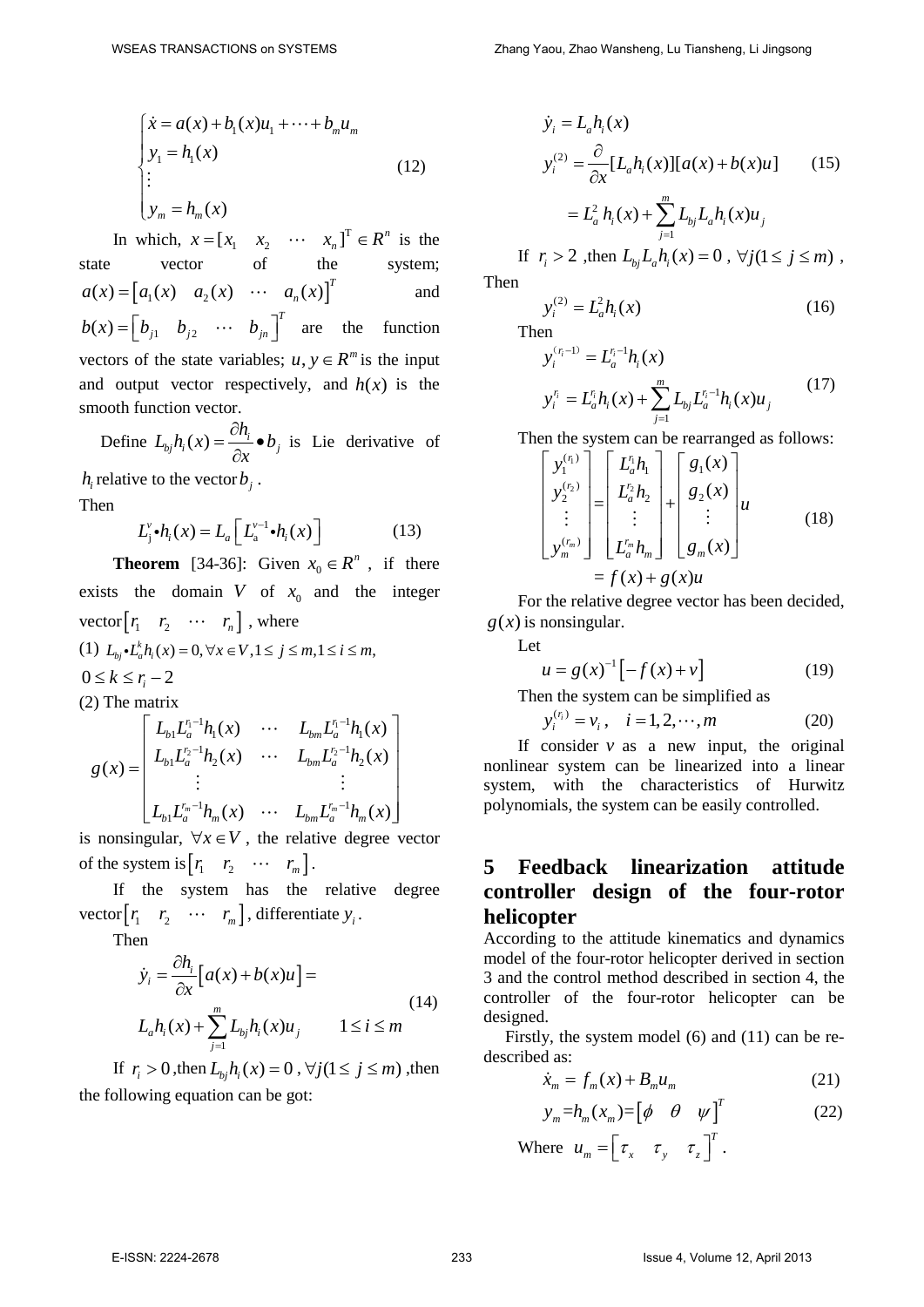$$
f_m(x) = \begin{bmatrix} p + q \sin \phi \tan \theta + r \cos \phi \tan \theta \\ q \cos \phi - r \sin \phi \\ q \sin \phi \sec \theta + r \cos \phi \sec \theta \\ qr(I_{yy} - I_{zz}) / I_{xx} \\ pr(I_{zz} - I_{xx}) / I_{yy} \\ pq(I_{xx} - I_{yy}) / I_{zz} \end{bmatrix}
$$
(23)  

$$
B_m = \begin{bmatrix} 0 & 0 & 0 \\ 0 & 0 & 0 \\ 0 & 0 & 0 \\ 1 / I_{xx} & 0 & 0 \\ 0 & 1 / I_{yy} & 0 \\ 0 & 0 & 1 / I_{zz} \end{bmatrix}
$$
(24)

According to the theory in last section, the system can be reached as:

$$
\ddot{y} = L_{fm}^2 h_m(x) + L_{Bm} L_{fm} h_m(x) u_m \tag{25}
$$

The complicated nonlinear system can be decoupled, and then the common PD controller can be designed as:

$$
u_m = [L_{Bm}L_{fm}h_m(x)]^{-1}[\ddot{y}_d - L_{fm}^2h_m(x) + k_1 e_m + k_2 \dot{e}_m]
$$
 (26)

The control parameters in equation (26) can be designed by using the characteristics of Hurwitz polynomials. The whole control structure can be shown in figure 2.



Fig. 2 The control structure

### **6 The simulation and experiment**

Before the simulation, let assume that a 3-DOF model must fully replicate the rotational motion of the four-rotor helicopter. The translational degree of freedoms (DOFs) is removed. To illustrate the performance of the obtained control law and assess its effectiveness, we carried out two numerical experiments described below. The parameters of the corresponding controller,  $u_m$ , were fixed as:

$$
k_1 = 100, k_2 = 2 \tag{27}
$$

### **6.1 Point-to-point motion**

The four-rotor helicopter must reach a desired goal configuration starting from a given initial configuration. The attitude of the four-rotor helicopter must reach and follow an attitude starting from a given initial configuration, and this can ensure the helicopter stay or change to the desire attitude. The angles were initialized as  $[0.2, 0.1, 0.2]$ . Therefore the rotorcraft was not completely horizontal.

The mass of the helicopter is:

$$
m = 0.4995 \text{ Kg}
$$
 (28)  
The moment of inertia is

$$
I_{xx} = 0.254kg \cdot m^{2}
$$
  
\n
$$
I_{yy} = 0.254kg \cdot m^{2}
$$
  
\n
$$
I_{zz} = 2 * 0.254kg \cdot m^{2}
$$
\n(29)

The tracking position coordinates are always stayed in the original position with mechanical equipment. The behavior of angle  $\theta$ ,  $\phi$  and  $\psi$  are shown in figure 3 , the errors between the real-time angles and desired angles are shown in figure 4 and their corresponding torques can be seen in figure 5.From these figures we can see that the controller can effectively make the system reach the desired attitude. The angular attitude error set to zero about 1s elapsed, while the input torque errors are stabilized a few second before. Afterwards, the control action reaches its steady state solution.

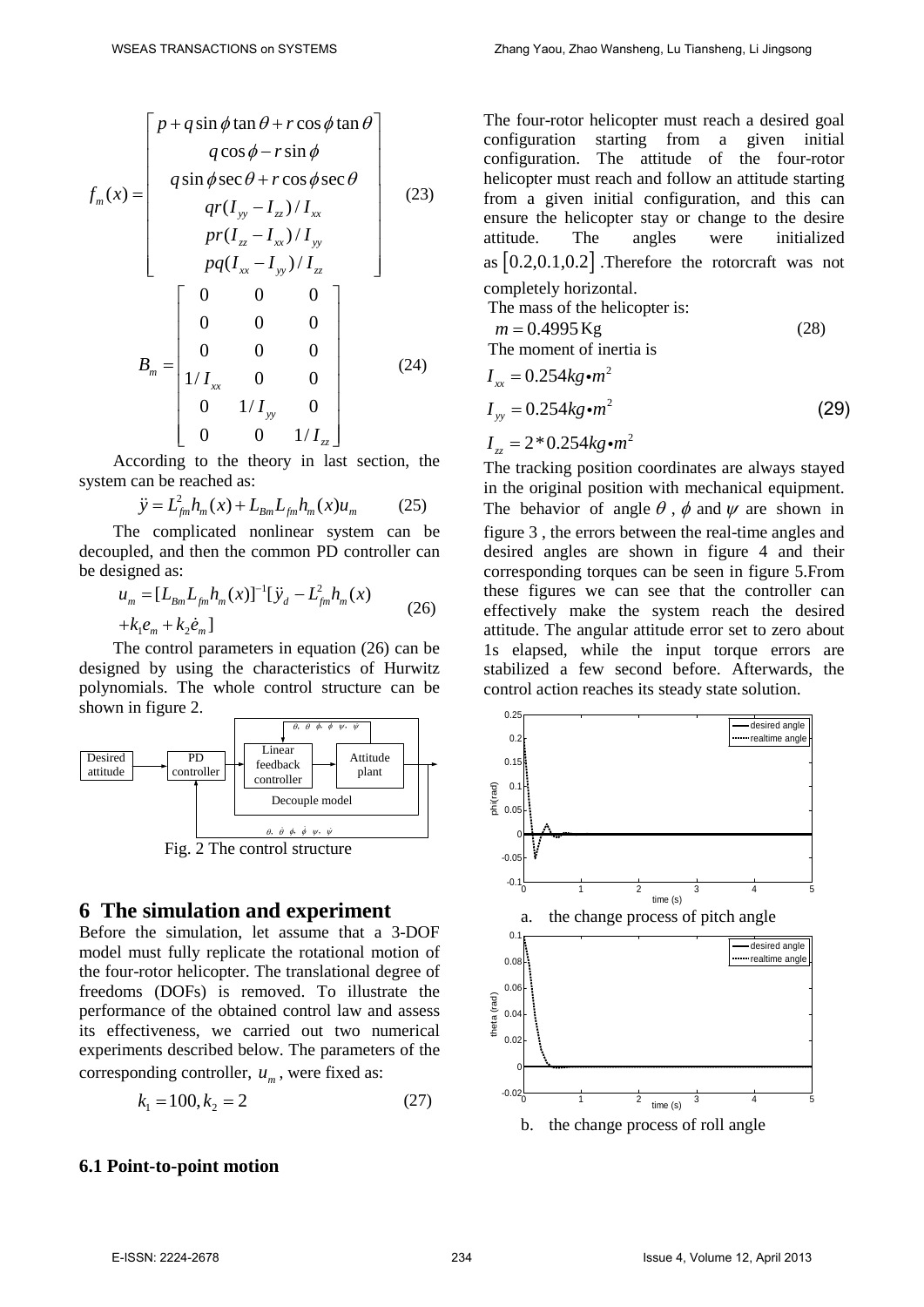

c. the change process of yaw angle Fig.3 The change process of the attitude of the four-



c. the error change process of yaw angle Fig.4 The error change process of the attitude of the four-rotor helicopter



a. The control torque of pitch motion





## Fig.5 The change torque of the four-rotor helicopter

#### **6.2 Trajectory-tracking:**

A more challenging task was selected for the second experiment, which was used to simulate the high frequency vibration in the real flight, where a helicoidal motion was selected as the reference attitude. These situations much more coincide with real-time flight, because the attitude will react more quickly than the position. This reference was defined as:

$$
\phi_d = 0.1 \sin(2t)
$$
  
\n
$$
\theta_d = 0.2 \sin(2t)
$$
  
\n
$$
\psi_d = 1 \sin(t)
$$
\n(30)

Initially, the four-rotor helicopter was placed in the completely horizontal position, that is  $\begin{bmatrix} \phi & \theta & \psi \end{bmatrix} = \begin{bmatrix} 0 & 0 & 0 \end{bmatrix}$  . Figures 6 shows how the system follows the helicoidal attitude of  $\theta$ ,  $\phi$  and  $\psi$  .The corresponding torques  $\tau_x$ ,  $\tau_y$  and  $\tau_z$ are shown in figure 8. In figure 6 the solid line is the desired angle while the dash line is real-time angle, it can be seen that the real-time attitude can track the desired one quickly and the error in between is very small, which can be seen in figure 7 . As we can see from these figures, the four-rotor helicopter is able to effectively track the helicoidal attitude reference.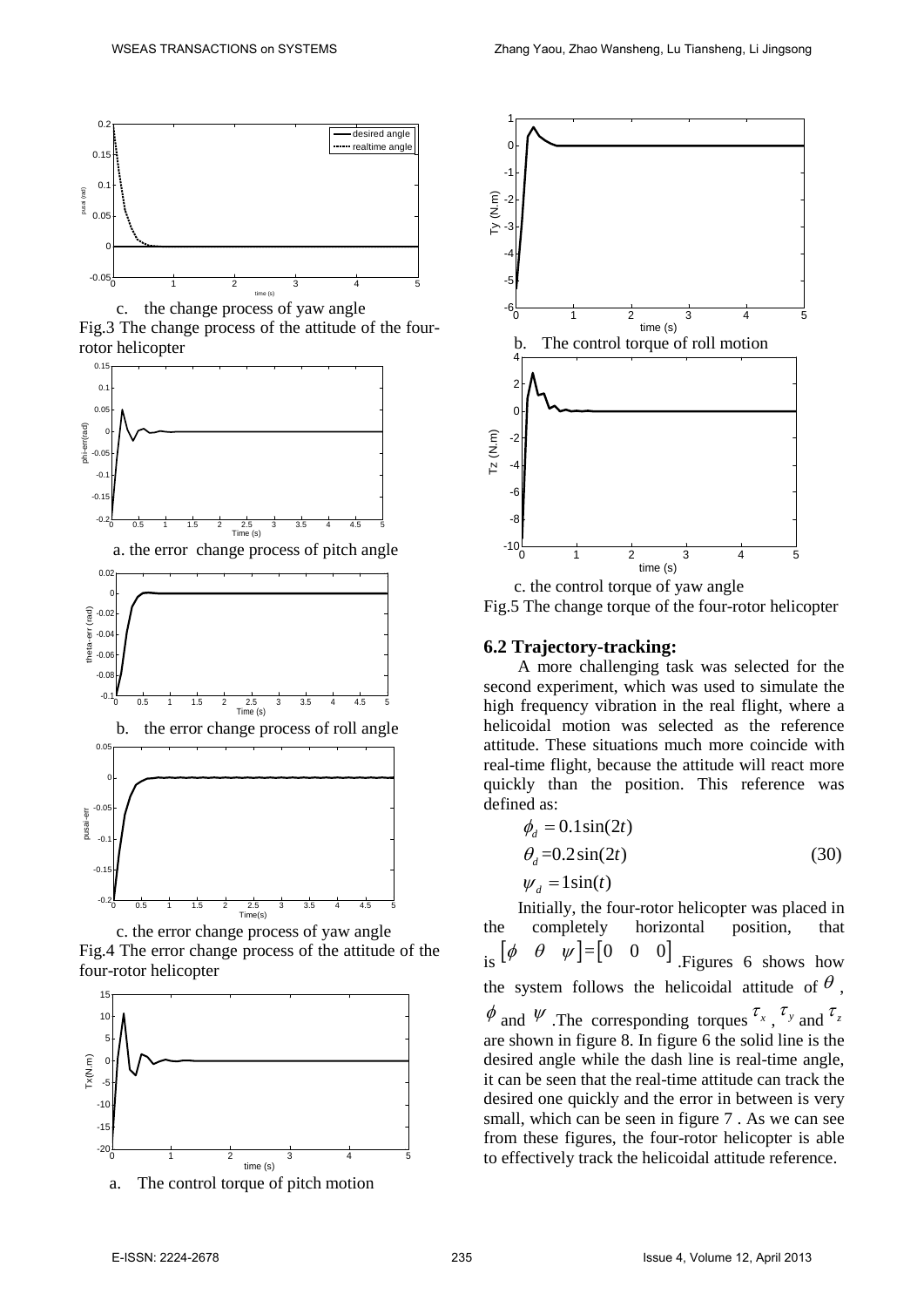

Fig.6 The tracing process of the attitude of the fourrotor helicopter with helicoidal reference.







c. the tracing error of yaw angle

Fig.7 The tracing errors change process of the attitude of the four-rotor helicopter with helicoidal reference.

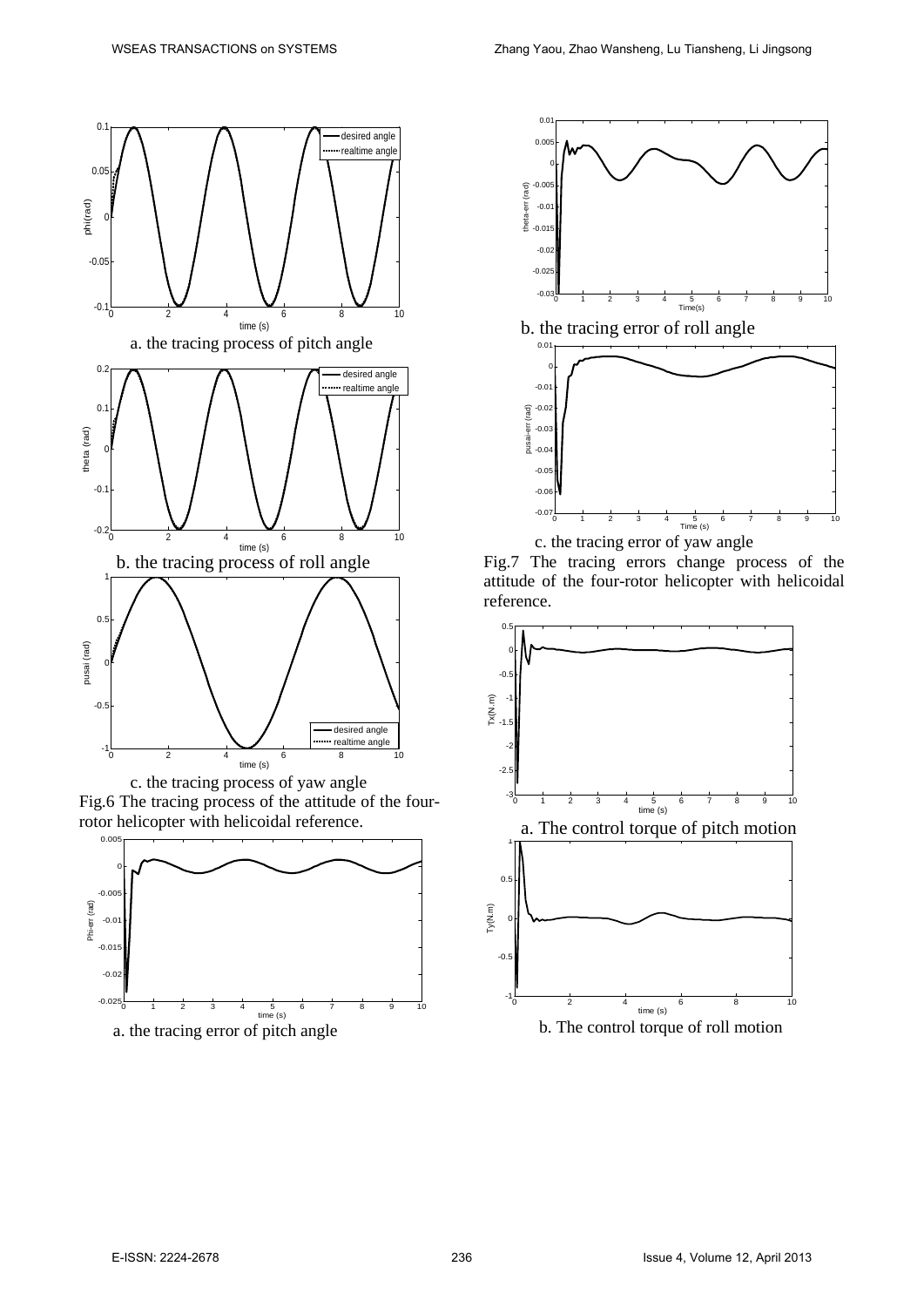

c the control torque of yaw angle Fig.8 The change torque of the four-rotor helicopter when tracing the helicoidal reference

### **7. Conclusion**

The four rotor helicopter is a nonlinear strong coupling system, and it is difficult to control. The attitude dynamics and kinematics model is more complicated when comparing with the translational one and is the key problem in controlling helicopters. In order to solve the attitude control problem of the four-rotor helicopter, in this paper, two reference frames were established to derive the kinematics of the four-rotor helicopter in detail and Newton's second law was used to derive the dynamics of the helicopter. It was found that these two equations were very complicated. In order to control this complex attitude of the four-rotor helicopter, the feedback linearization control theory has been introduced to decouple the attitude of the helicopter. In order to assess the effectiveness of the proposed controller, two control tasks were numerically performed. From the corresponding simulation results we claim that the proposed control strategy behaves remarkably well.

This work also built the foundation for the position control of the whole helicopter. This feedback linearization controller is based on the accurate model of the four-rotor helicopter. When the coefficients of the four-rotor helicopter are unknown, the intelligent controller in reference [37] might be the suitable candidate to indentify the parameters of the four-rotor helicopter when using the controller provided for its fast calculation speed online.

## **Acknowledgements**

This research was supported by the National Natural Science Foundation of China (NSFC), supported number: 51005147

### **References**

- [1] Martin, P.B. Boxwell, D.A. Design, analysis, and experiments on a 10-inch ducted rotor VTOL UAV ,*AHS International Specialists' Meeting - Unmanned Rotorcraft: Design, Control and Testing*, 2005, p399-420
- [2] Chowdhary Girish, Lorenz Sven. Control of a VTOL UAV via online parameter estimation.*Collection of Technical Papers - AIAA Guidance, Navigation, and Control Conference*, 2005,v 7, p5627-5641,
- [3] Erginer Bora, Altug Erdinc, Design and implementation of a hybrid fuzzy logic controller for a quadrotor VTOL vehicle. *International Journal of Control, Automation and Systems*, 2012,v10, n1, p61-70
- [4] Astrov Igor. Pedai Andrus. Situational awareness based flight control of a four-rotor type UAV. *Recent Researches in Automatic Control - 13th WSEAS International Conference on Automatic Control, Modelling and Simulation,* ACMOS'11, 2011,p63-68
- [5] Notarstefano Giuseppe, Hauser.John. Modeling and dynamic exploration of a Tilt-Rotor VTOL aircraft. *The 8th IFAC Symposium on Nonlinear Control Systems,* 2010,p119-124
- [6] Eckert Juergen, German Reinhard, Dressler Falko. An indoor localization framework for four-rotor flying robots using low-power sensor nodes. *IEEE Transactions on Instrumentation and Measurement*, 2011,v 60, n 2, p336-344
- [7] Grauer, Jared A. , Conroy, Joseph K., Hubbard Jr., James E.,Pines, Darryll J. System identification of a miniature helicopter. *Collection of Technical Papers - AIAA Applied Aerodynamics Conference*, 2008
- [8] Racuciu, C., Jula, N., Blan, C., Adomnicai, C., Embedded real-time video encryption module on UAV surveillance systems. *WSEAS Transactions on Circuits and Systems*, 2008,7(5), p368-381
- [9] Y Zhang, K Kondak, T Lu, J Du, M Bernard, and G Wang, Model and hierarchy controller of the quad-copter, *Proc. IMechE Vol. 222 Part G: J. Aerospace Engineering*, 2008,p1-12
- [10] Soumelidis, Alexandres., Lantos, Béla., ProháSzka, Zoltán., Regula, Gergely., Embedded computer based non-linear vehicle control: A quad-rotor helicopter experiment. *Proceedings of the 10th Mini Conference on Vehicle System Dynamics, Identification and Anomalies*,2006, p79-86
- [11] Grauer, Jared A. , Conroy, Joseph K., Hubbard Jr., James E.,Pines, Darryll J. System identification of a miniature helicopter.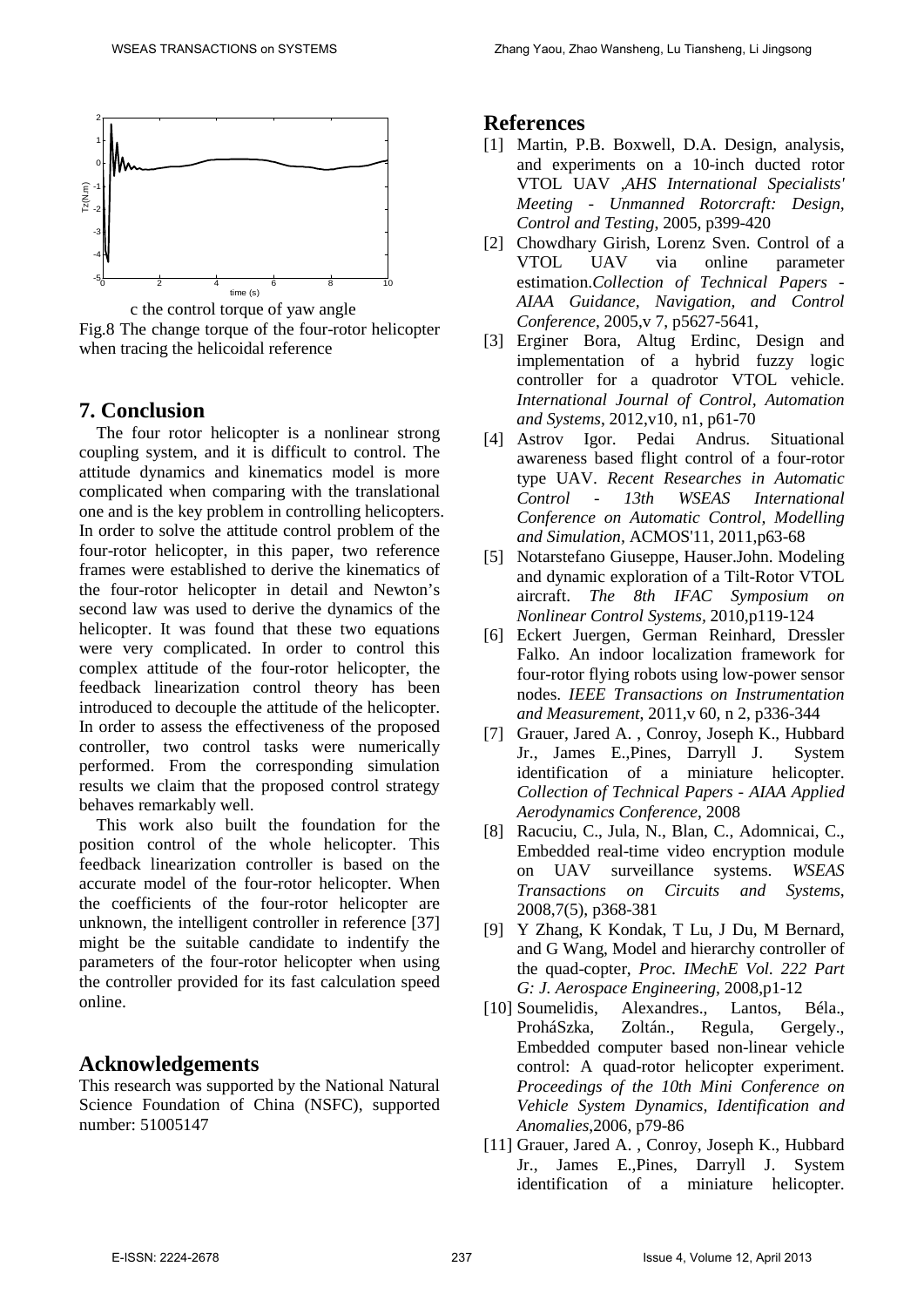*Collection of Technical Papers - AIAA Applied Aerodynamics Conference*, 2008

- [12] Du, Jianfu, Zhang Yaou, Lü Tiansheng. Unmanned helicopter flight controller design by use of model predictive control. *WSEAS Transactions on Systems*,2008, 7(2),p81-87
- [13] Salazar, T., Mathematical model and simulation for a helicopter with tail rotor. *Advances in Computational Intelligence, Man-Machine Systems and Cybernetics - 9th WSEAS International Conference on Computational Intelligence*, 2010,p27-33
- [14] Khan, Abdul Qayyum.,Iqbal, Naeem. Modeling and design of an optimal regulator for three degree of freedom Helicopter/Twin rotor control system. *An International Multi-topic Conference by IEEE Student Branches at Jinnah University for Women, NED University of Engineering.*2004, p45-50
- [15] Zhang, Yaou, Du, J., Lu, T., The attitude model and control of a three-degree-of-freedom experiment helicopter bench,*Proceedings of the Institution of Mechanical Engineers, Part C: Journal of Mechanical Engineering Science,* 2009,223(2):p377-385
- [16] Lawler, Michael A. , Ivler, Christina M.,Tischler, Mark B.,Shtessel, Yuri B. System identification of the longitudinal/heave dynamics for a tandem-rotor helicopter including higher-order dynamics. *Collection of Technical Papers-Atmospheric Flight Mechanics Conference,* 2006,v 1, p394-425
- [17] Chen, Li., McKerrow, Phillip. Modelling the lama coaxial helicopter. *Proceedings of the Australasian Conference on Robotics and Automation,* 2007,
- [18] Yannick, M. and Alexander, L. Direct adaptive tracking control of quad rotor aerial vehicles. *In the Conference on Recent advances in robotics,* Miami, Florida, USA,2006, p1–6
- [19] Astrov, Igor., Pedai, Andrus.,Situational awareness based flight control of a drone. *IEEE International Systems Conference,*2011,p574- 578
- [20] Kondak, K., Bernard, M., Losse, N., and Hommel, G.Elaborated modeling and control for autonomous small size helicopters. *In Proceedings of ISR/Robotic*, Munich, Germany, 2006, p13–18
- [21] Kondak, K., Bernard, M., Meyer, N., and Hommel, G.Autonomously flying VTOLrobots: modeling and control.*In IEEE International Conference on Robotics and automation*, Roma, Italy, 2007, p736–741
- [22] McKerrow, Phillip. Modeling the dragon-flyer four-rotor helicopter. *Proceedings - IEEE International Conference on Robotics and Automation,* 2004, n4, p3596-3601
- [23] Mokhtari, A., Benallegue, A., and Orlov, Y. Exact linearization and sliding mode observer for a quad rotor unmanned aerial vehicle. *Int. J. Robot. Autom.*, 2006, 1,p2832–2842.
- [24] Castillo, P., Lozano, R., and Dzul, A.E. Modeling and control of mini-flying machines, *Springer*, London, 2005
- [25] Bouabdallah, S., Noth, A., and Siegwart, R. PID vs. LQ control techniques applied to an indoor micro quad-rotor. *In IEEE/RSJ International Conference on Intelligent robots and systems,* Sendai, Japan, 2004, vol. 3,pp. 2451–2456
- [26] Lozano R, Castillo P, Dzul A. Global stabilization of the PVTOL: real-time application to a mini-aircraft. *Int. Journal of Control,*2004,77-8:735–740
- [27] Bouabdallah S, Murrieri P, Siegwart R. Design and Control of an Indoor Micro Quadrotor. Proc. *Int. Conf. on Robotics and Automation*,2004
- [28] Hoffmann, G., Rajnarayan, D., Waslander, S., Dostal, D., Jang, J., and Tomlin, C. The Stanford test-bed of autonomous rotorcraft for multi agent control. *In the 23rd Digital Avionics Systems Conference, Stanford,* CA, USA, 2004, pp. 12.E.4-1–12.E.4-10
- [29] Tayebi, A. and McGillivray, S. Attitude of a VTOL quad rotor aircraft. *IEEE Trans. Control Syst. Technol.*, 2006, 14(3), 562–571.
- [30] Carlos Aguilar-Ibá,Hebertt Sira-Ramírez, Miguel S. Suárez-Castaón etc.The trajectory tracking problem for an unmanned four-rotor system: flatness-based approach, *International Journal of Control*, 2012,85(1), 69–77
- [31] Bouchoucha, M.,Seghour, S.,Tadjine, M. Classical and second order sliding mode control solution to an attitude stabilization of a four rotors helicopter: From theory to experiment. *IEEE International Conference on Mechatronics*, 2011,p 162-169
- [32] D.T. Greenwood, *Principles of Dynamics*, Prentice Hall, New York, 1965
- [33] Ioannis A. Raptis, *Linear and Nonlinear Control of Small-Scale Unmanned Helicopters*, Springer Dordrecht Heidelberg*,* London New York, 2011
- [34] Jemai, Wiem Jebri,Synthesis of an approximate feedback nonlinear control based on optimization methods, *WSEAS Transactions on Systems and Control*, 2010, 5(8), p 646-655